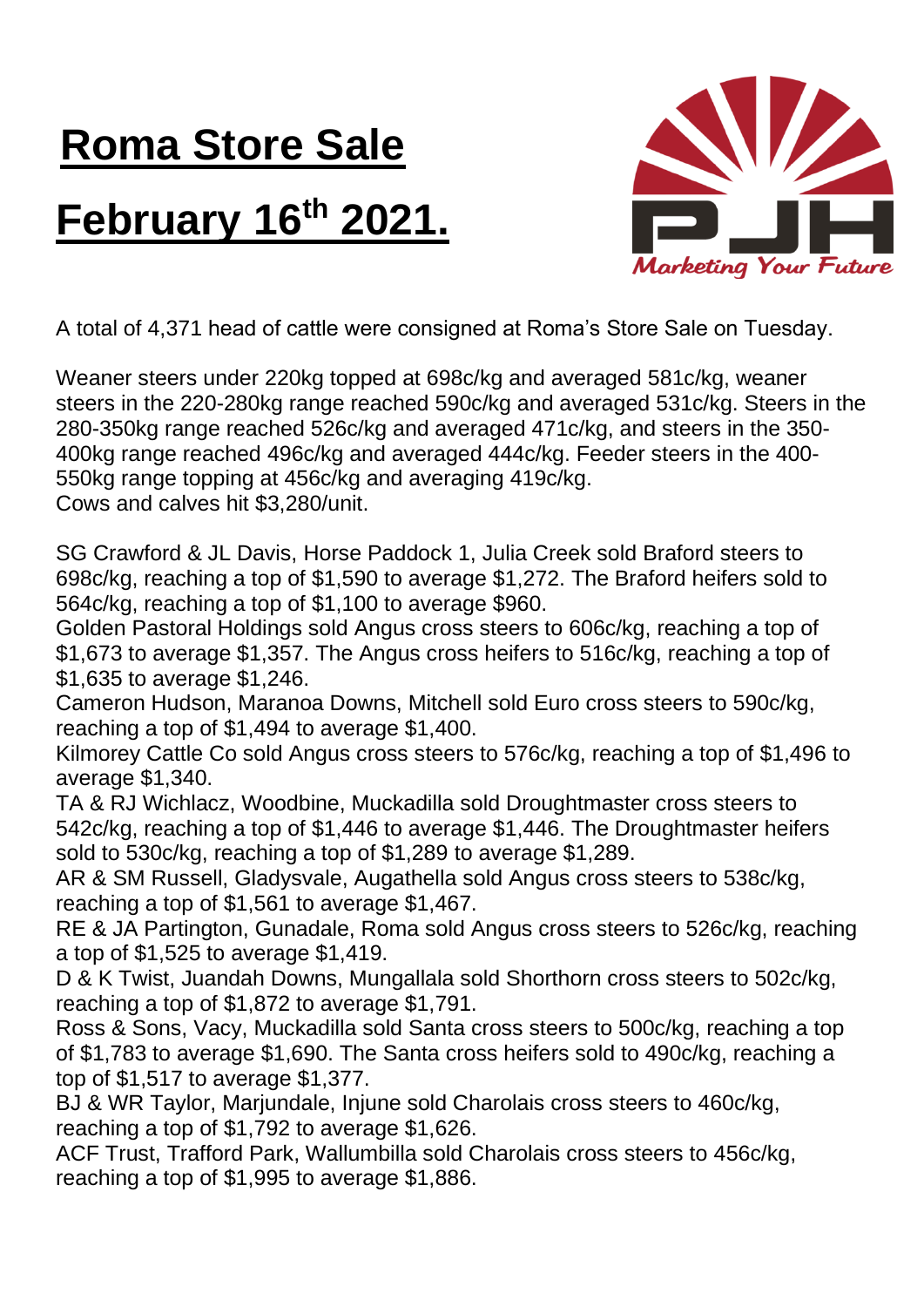Murphy Grazing Trust, Sherwood, Morven sold Droughtmaster cross steers to 450c/kg, reaching a top of \$1,815 to average \$1,669. The Droughtmaster heifers sold to 432c/kg, reaching a top of \$1,489 to average \$1,489.

Noogilla Cattle Co, Woodlands, Mitchell sold Simmental cross steers to 441c/kg, reaching a top of \$1,929 to average \$1,929.

York 6 Pty Ltd, Oakleigh, Wallumbilla sold Charolais cross steers to 434c/kg, reaching a top of \$2,104 to average \$1,980.

GL & JA Bryant, Amarillo, Roma sold Droughtmaster steers to 404c/kg, reaching a top of \$1,831 to average \$1,831.

Heifers under 220kg topped at 658c/kg and averaged 500c/kg, while heifers in the 220-280kg range topped at 546c/kg and averaged 479c/kg. Heifers in the 280- 350kg range topped at 496c/kg, averaging 431c/kg. Heifers in the 350-450kg range topped at 466c/kg, averaging 402c/kg.

Davidson Livestock Pty Ltd, Cheshire, Tambo sold Cross breed heifers to 546c/kg, reaching a top of \$1,423 to average \$1,288.

Sally Lee, Nangarie, Roma sold Angus heifers to 510c/kg, reaching a top of \$1,229 to average \$1,229.

Keddstock Pty Ltd, Gowrie Station, Charleville sold Charolais heifers to 466c/kg, reaching a top of \$1,786 to average \$1,717.

Walker Family, Tarilla, St George sold PTIC heifers to 418c/kg, reaching a top of \$1,786 to average \$1,568. The Brahman cows and calves reached \$3,280 and average \$2,662.

PD & SE Joliffe, Walhallow, Amby sold Santa heifers to 363c/kg, reaching a top of \$1,794 to average \$1,741.

Cows in the 300-400kg range reached 350c/kg and averaged 268c/kg, while cows in the 400kg-500kg range reached 364c/kg and averaged 301c/kg. Cows over 500kg topped at 364c/kg, averaging 306c/kg.

## *NEXT STORE SALE IS 23rd FEBRUARY PJH SELL 8 th POSITION*